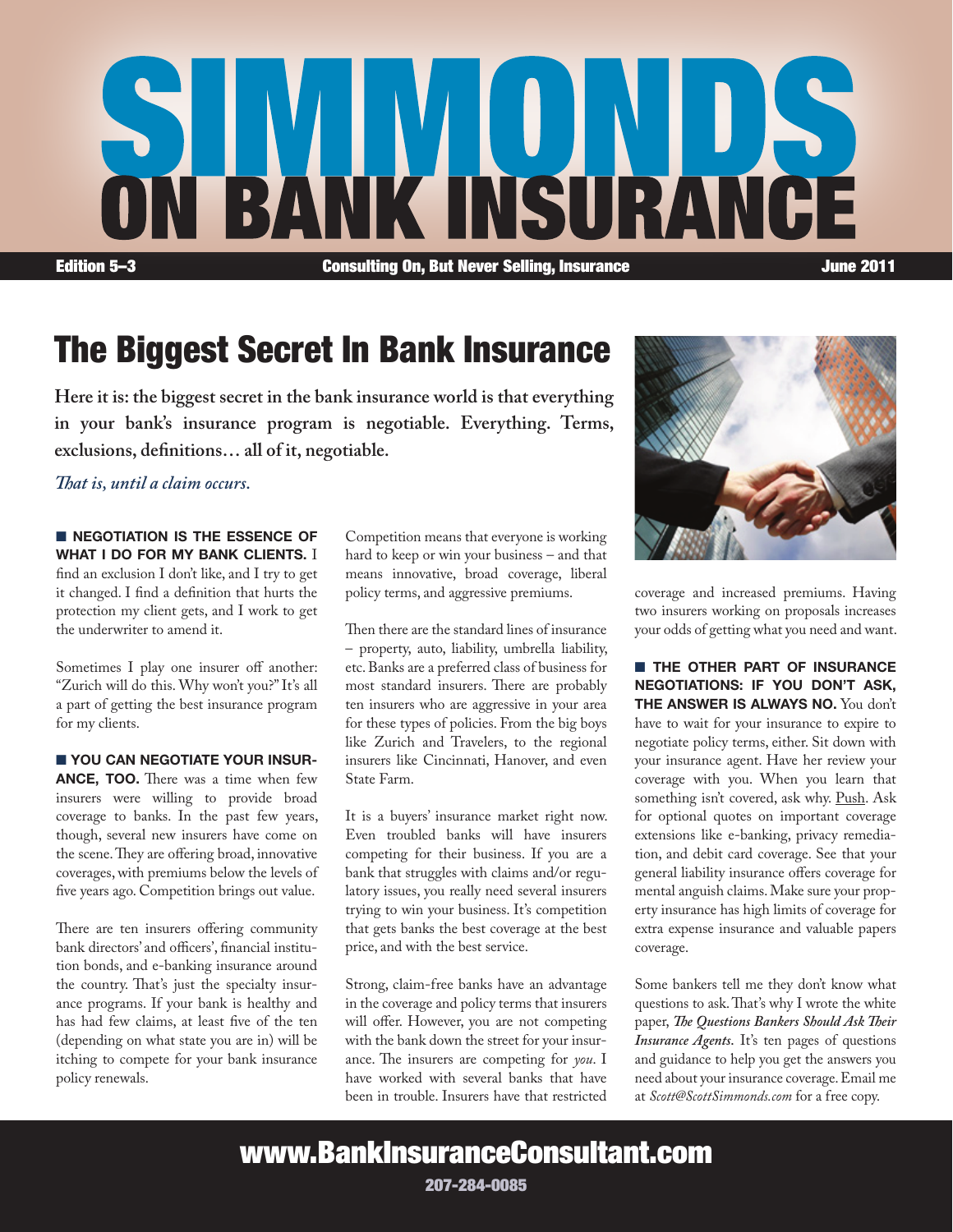

### *Bank Insurance Teleseminar – D&O for Dummies*

Join me for a fast-paced, information-packed 45 minutes of unbiased insight into bank insurance coverage issues. My teleseminars provide information on the bank insurance market, as well as tactics you can benefit from to immediately improve the insurance your bank buys. Practical, easily implemented ideas every bank can use.

You will not get a sales pitch here. You will get valuable information that is implementable now. Learn some of the common coverage holes.

### **When: June 22, 2011 - 1:00 pm Eastern Where: Call in and listen from any phone**

Bankers, register for free by emailing *Scott@ScottSimmonds.com*. Just ask to be added to the attendee list. No obligation, of course. Seats are limited. Register now.

Did You Miss Our Other Bank Insurance Tele-**SEMINARS?** In February we had a session on an introduction to bank insurance – *Bank Insurance 101*. The April teleseminar covered *Banker's Bond Bugaboos*.

Get access to the recordings for free by emailing *Scott@Scott-Simmonds.com.*

### Questions to Ask Your Insurance Agent

Some banks prefer the "Do It Yourself Approach" to bank insurance. Get my free white paper that outlines some of the questions you need answers to. It contains over 60 questions for your insurance agent that will help you get the best insurance coverage. This is the best way to start a discussion that can lead to a better insurance program for your bank.

For your free copy just email *Scott@ScottSimmonds.com.*

## Diary of a Typical Bank Insurance Review

Well over 75% of the calls I get are from bankers who want a review of their bank's insurance coverage. The process is straightforward. Send me your policies and other information. I'll review it, ask some questions, and report the issues I find. Once I get the info I need, I can finish a review and have your bank moving towards improved insurance coverage within 15 days.

Here is the timeline from one of my recent projects:

**DAY 1** CFO of ABC Bank emails me. He is interested in a review of his bank's insurance. We discuss his bank's situation, current insurance, and his objectives. The call takes less than twenty minutes. Later that night I email a proposal that outlines the project's objectives, accountabilities, and fee.

**DAY 5** The CFO gets back to me, asking to move forward. He signs the proposal and cuts me a check for my fee. I email him a letter to send to his agent requesting information for the project summary of insurance, loss runs, and the like.

**DAY 8** I receive a box of the bank's insurance policies, sent by the CFO. I start my review of coverage. (Note: more and more banks are scanning their policies and emailing them. This speeds up the review process.)

**n** DAY 10 I receive information from the bank's current insurance agent. Since I have the info I need, I call the CFO and we set a date for the review conference call.

**DAY 15** I email the CFO a copy of my findings to be used in our phone call later in the day. At the appointed time we review the issues and I provide my recommendations. The CEO, CFO, and SVP of the bank are on the call. We set action plans and accountabilities for each issue. We set a date for the next conference call to review progress.

## *A Complete Insurance Review in 15 Days*

To start the process just send me an email at *Scott@ScottSimmonds*.*com* or call me at 207-284-0085. After a short conversation, I will send you a proposal, bank references, and everything you need to make the decision to go forward.

Once I complete a review of your bank's insurance, you will have a better understanding of your insurance. You'll know the coverage you have, and the coverage you don't have. You'll have specific recommendations on how to improve your coverage, and tactics to broaden your insurance protection.

It all starts with a phone call or an email.

www.BankInsuranceConsultant.com

Scott@ScottSimmonds.com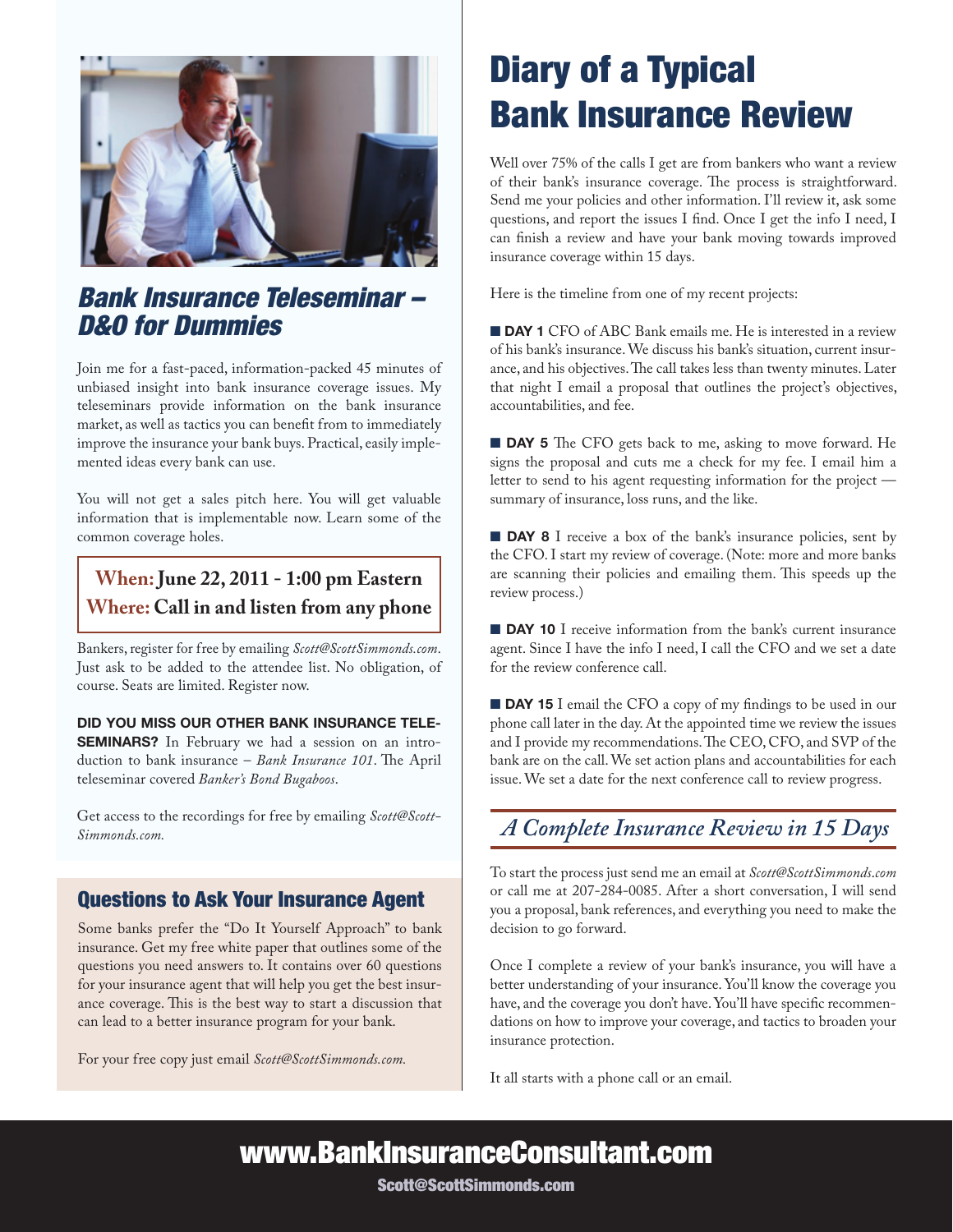# Problems In Bank Insurance



#### Hello and Get Us Our Policies

This newsletter has been coming out in various forms for five years now. I'm almost embarrassed by what the first edition looked like. The publication has grown now to a bi-monthly newsletter with ideas, hints, advice, and comments on bank insurance issues. Each issue is mailed to over 3,000 community bankers around the US. I get

calls and emails from bankers. Insurance people call me too, asking questions and seeking advice.

So it dawned on me that this might be a good place for me to try and get some stuff changed in the bank insurance world. Right now, things are pretty good. There are lots of insurers chasing banks. Competition is hot, and it's a buyers market. Things are not perfect though. I want to see if we can't move things towards perfect.

LET'S START WITH SOMETHING SIMPLE. Insurance companies, stop making bankers wait for their insurance renewals and endorsements. Some of my clients wait three months for a new policy to be issued after a renewal. It's only a few hundred pieces of paper! Quote the policy a few months before it expires. When we tell you to go ahead, push a button and get us the policies! A few days should be more than enough time. I'd even accept a week. Three months? Come on! It's 2011, for goodness sakes. Maybe you could save a few steps (and a few trees) and just email us our policies. Computers, you know, seem to be able to do all kinds of stuff these days.

**Scott Simmonds, CPCU, ARM, CMC**

# Real Questions <sup>|</sup>Q&A| Real Answers

We just learned that our insurance program does not cover us for pollution. Is this standard, or did our agent miss something?

Most bank insurance programs exclude pollution coverage. That mean that if your land is polluted, there is no coverage to clean it up. If a heating oil tank at one of your branches leaks and pollutes the next door neighbor's property, there is no coverage. If you foreclose on a property that turns out to have hazardous waste, your insurance will not respond.

There is usually no coverage on your general liability or in your directors' and officers' insurance. Your bank's auto insurance will include coverage if a bankowned vehicle is involved in an accident and the fuel tank leaks. However, if your courier is delivering cleaning supplies and an accident causes the supplies to leak into a stream, you will probably have no coverage.

Your insurance coverage probably does have a limited amount of coverage when there is damage to your building and pollution leaks onto your land. An example would be a fire at



a bank branch that causes a ruptured fuel oil tank. Usually banks have \$25,000 of coverage for this type of event.

Your biggest exposure is foreclosed properties. Make sure you know what you are taking over before you foreclose. More than one bank has found themselves to be the not-so-proud owner of a mini-hazardous waste dump when they take over a remote piece of land or building.

There is insurance available for pollution liability and cleanup. It is sold by specialty insurers, and the premiums are at least \$7,500. Your insurance agent should be able to help you find coverage. Or call me.

#### Do you have any advice on bankowned life insurance?

I just do not have the expertise to review life insurance. I do think a due-diligence review of life insurance policies (including those managed by a bank's trust department) is a part of sound risk-management practices. I have made a connection with actuary and fee-only life insurance consultant

Scott J. Witt, of Witt Actuarial Services (*www.wittactuarialservices.com*). Scott does not sell insurance. Like me, he only works on a fee basis. Tell him you read about him here.

Note: Your questions for this section are welcome. Email *Scott@ScottSimmonds.com.* 

www.BankInsuranceConsultant.com

207-284-0085